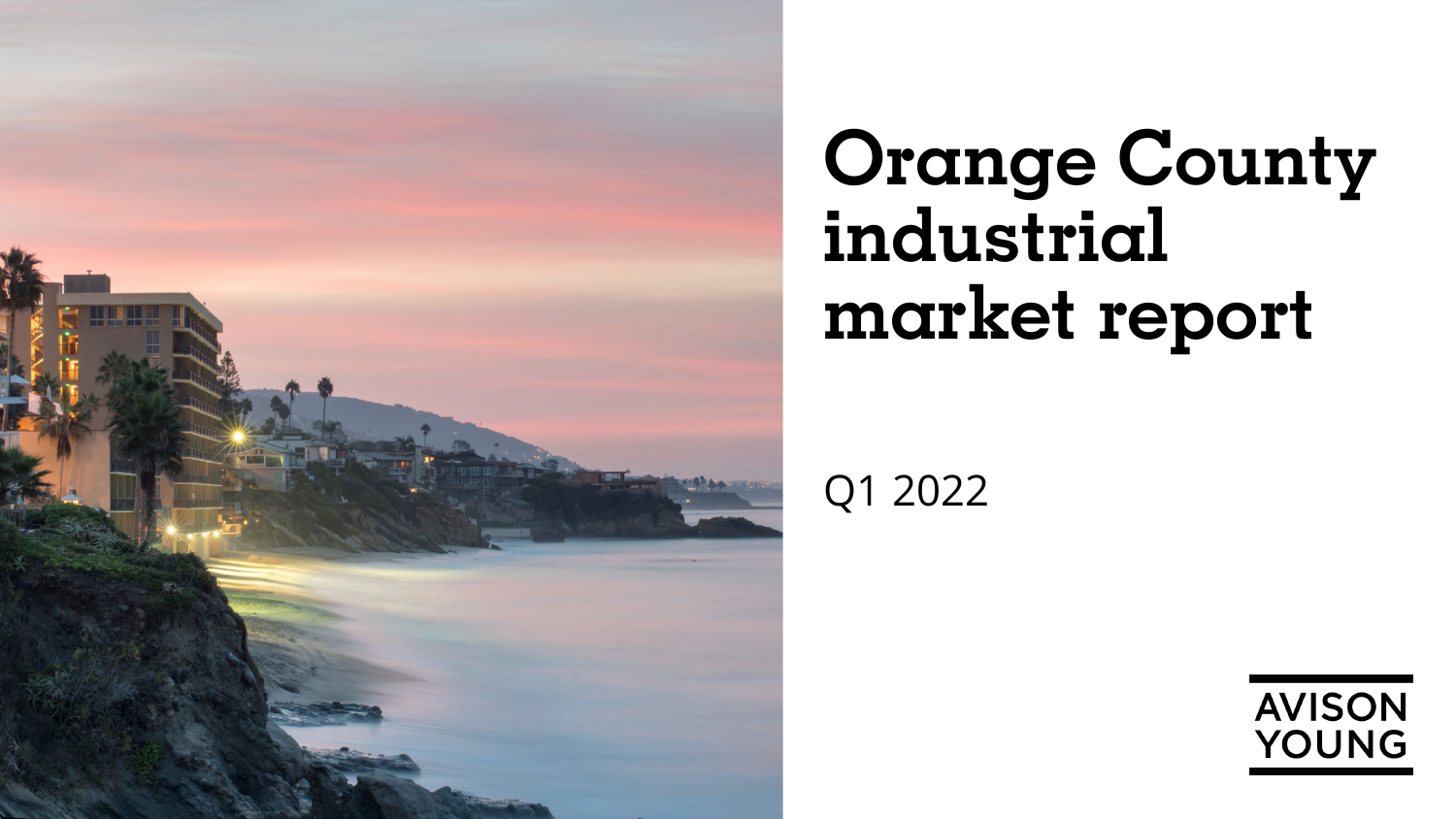## **Orange County Industrial market trends**

# **Employment**

- − The Orange County area's **unemployment rate registered 3.7%** as of February 2022, which is below the rate of 7.4% during the COVID-19 pandemic in February of 2021 and down from the pandemic's peak of 14.9% in May 2020.
- − **Total jobs have increased by 94,700 jobs** since February 2021. Seventy-seven percent of the 269,400 jobs lost between February and April 2020 have been recovered.

## **01 02 03 Vacancy & Activity <b>Pricing Pricing**

- − Direct vacancies **concluded the first quarter at 2.2%.** Direct vacancies have decreased by 80 basis points since 1Q 2020, the start of the pandemic.
- − **Leasing activity ramped up in the first quarter with 1,251,073 SF**, up 21.3% from the quarter prior.
- **Goodman Logistics Center** is set to be delivered in 3Q 2022. The project includes four state-of-the-art logistic facilities at a total of 1.5M SF.

- − Industrial rents continue to spike, **up 22.02% year-over-year** to conclude the quarter at \$1.33/SF triple net.
- − 8 properties traded hands with a total investment volume of over \$96M. Average sale prices at quarter end for **industrial space were at \$291.42/SF.**

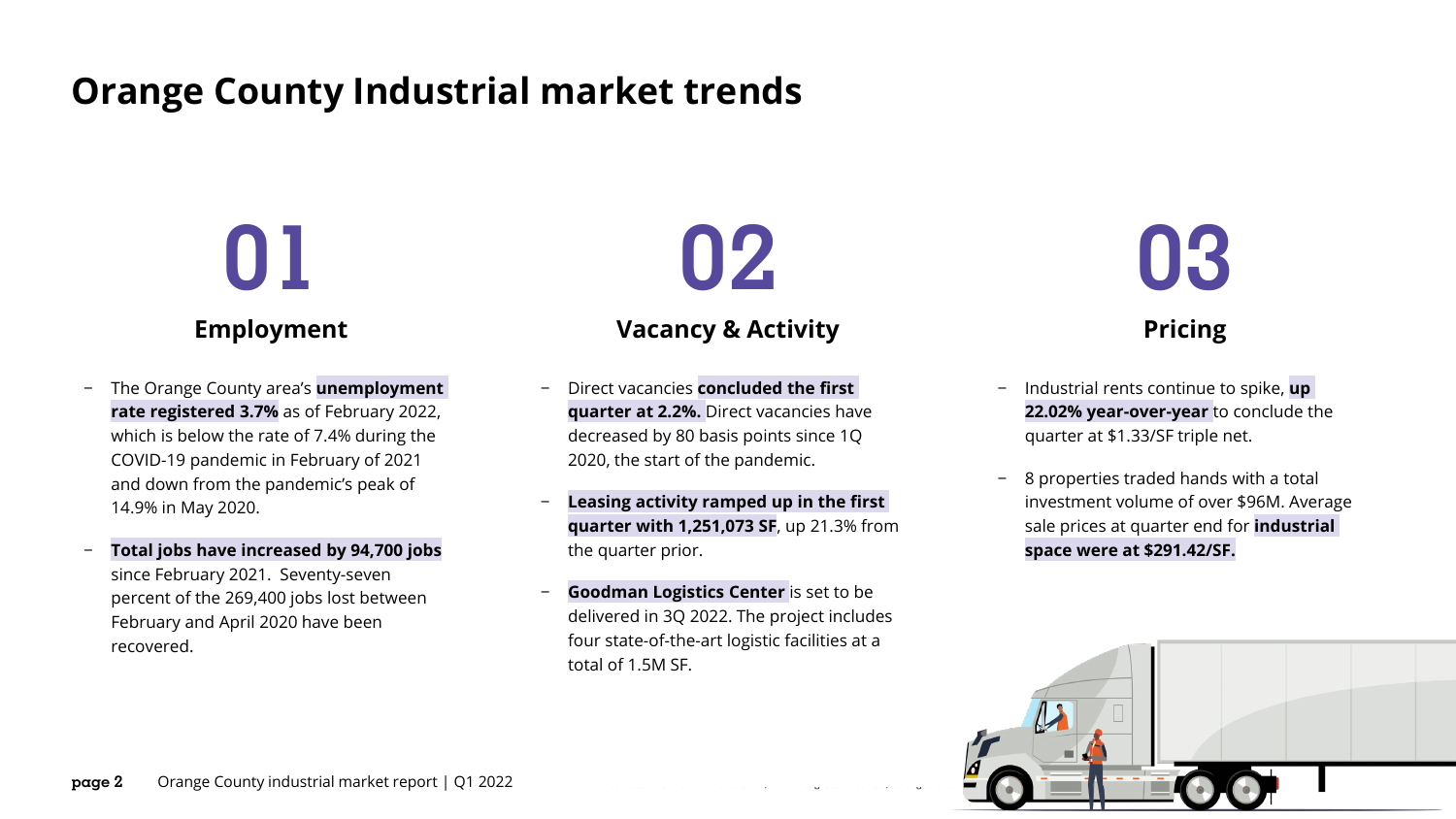## **Orange County Industrial market indicators**



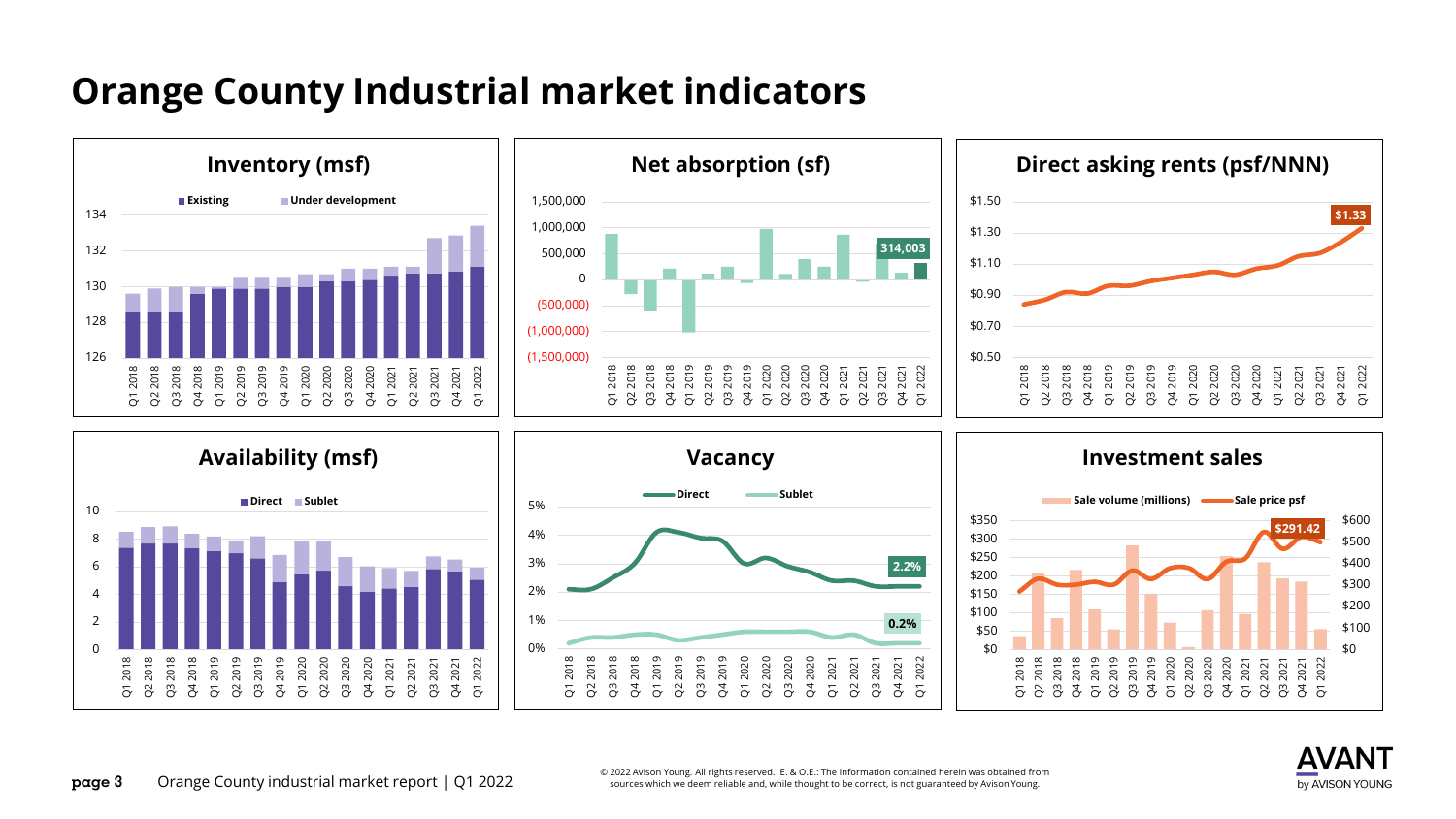## **Orange County Industrial market activity**

#### **Recent leasing activity**

| Tenant name               | Address                           | Sign date | <b>Size</b> | Transaction type | Lease type | Term                  | Rent       |
|---------------------------|-----------------------------------|-----------|-------------|------------------|------------|-----------------------|------------|
| Old World Industries      | 7300 Chapman Ave, Garden Grove    | lan 2022  | 196,309     | New              | Direct     | 10 yrs $3 \text{ mo}$ | \$1.25 NNN |
| Pleaser Shoes             | 105 South Puente St, Brea         | Mar 2022  | 184,000     | <b>New</b>       | Direct     | 3 years               | \$1.56 NNN |
| RCUSA Holdings            | 5600-5640 Knott Ave               | lan 2022  | 183,958     | Renewal          | Direct     | 5 years               | \$1.40 MG  |
| Arbonne International LLC | 9400 Jeronimo Rd, Irvine          | Feb 2022  | 146,482     | Renewal          | Direct     | 3 years               | \$1.64 NNN |
| Shock Doctor, Inc         | 11488 Slater Ave, Fountain Valley | Feb 2022  | 134,000     | Renewal          | Direct     | 5 years               | \$1.35 NNN |

#### **Recent sales activity**

| <b>Buyer</b>                   | Address                           | Sale date | Sale price   | Sale price psf | Cap rate | Seller                     |  |
|--------------------------------|-----------------------------------|-----------|--------------|----------------|----------|----------------------------|--|
| Bain Capital LP                | 5609 River Way, Buena Park        | Mar 2022  | \$30,162,353 | \$229          | N/A      | Alticor Inc                |  |
| Robinson Pharma, Inc           | 3501 W Segerstrom Ave, Santa Ana  | Jan 2022  | \$25,000,000 | \$375          | N/A      | United Glass Blowing       |  |
| EverWest Real Estate Investors | 5410-5414 E La Palma Ave, Anaheim | Feb 2022  | \$22,400,000 | \$344          | N/A      | Legacy Property Management |  |
| Invesco Advisors, Inc          | 2301 Raymer Ave, Fullerton        | Jan 2022  | \$18,284,500 | \$319          | N/A      | James WorldWide            |  |

#### **Large contiguous space availabilities**

| Owner                                   | Address                         | Date available | Block size | <b>Floors</b> | Asking rent | Landlord Broker     |  |
|-----------------------------------------|---------------------------------|----------------|------------|---------------|-------------|---------------------|--|
| Bedrosian Tile & Stone                  | 1123 Warner Ave, Tustin         | Vacant         | 500,625    |               | N/A         | Cushman & Wakefield |  |
| Bedrosian Tile & Stone                  | 1515 E Winston Rd, Anaheim      | Vacant         | 375,000    |               | N/A         | Cushman & Wakefield |  |
| Goodman North America<br>Management LLC | 5757 Plaza Dr, Cypress          | 30 Days        | 315,509    |               | N/A         | Cushman & Wakefield |  |
| CenterPoint Properties                  | 6800 Valley View St, Buena Park | 30 Days        | 300,000    |               | N/A         | Cubework            |  |

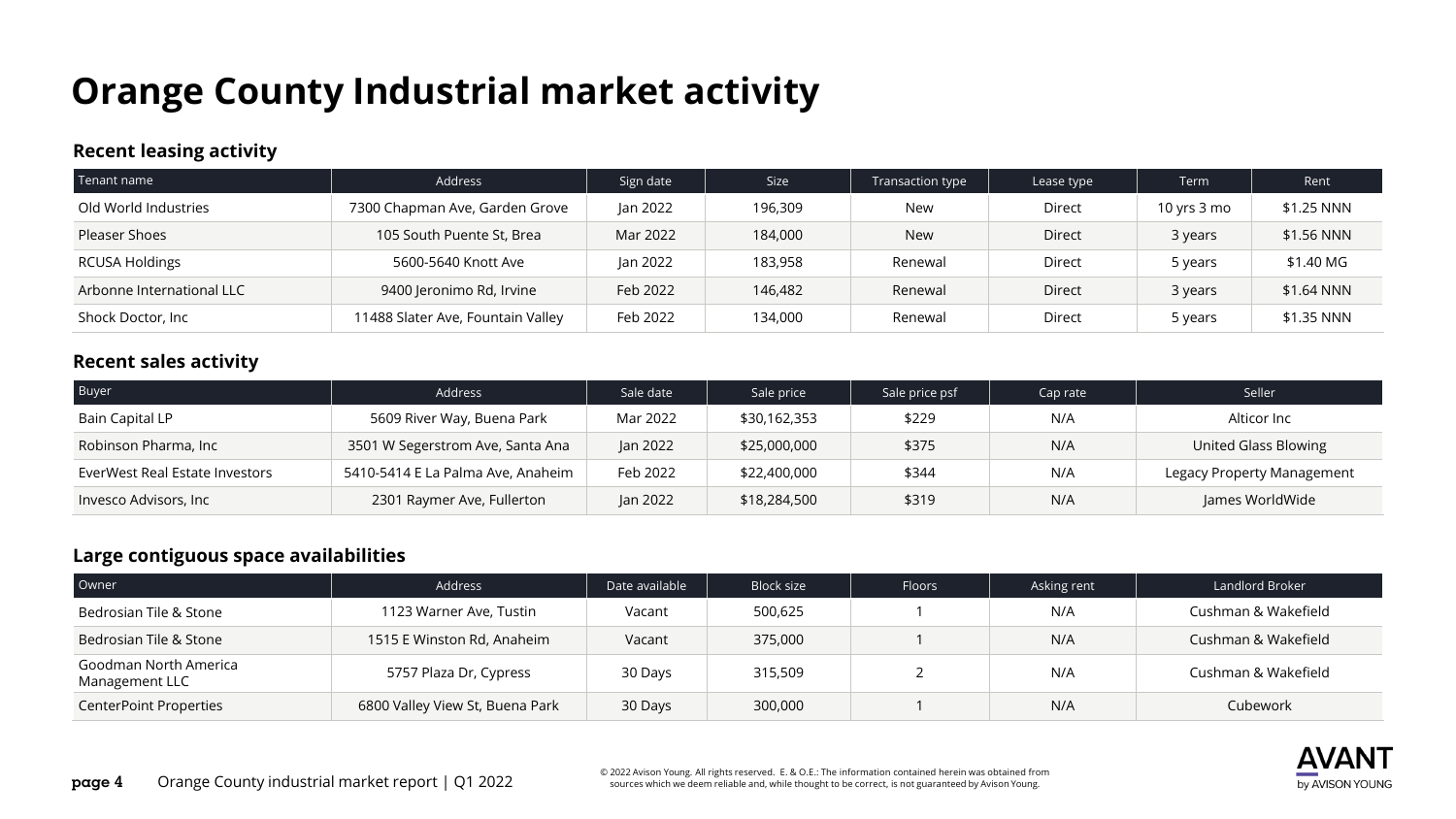## **Orange County Industrial market stats by submarket**

|                     |                | Vacancy |       | <b>Net Absorption</b> |             | <b>SF Under</b> |                     | <b>Average Asking Rent</b> |        |             |
|---------------------|----------------|---------|-------|-----------------------|-------------|-----------------|---------------------|----------------------------|--------|-------------|
| <b>By Submarket</b> | Inventory (sf) | Total % | W/D   | Flex                  | <b>1Q22</b> | <b>YTD</b>      | <b>Construction</b> | Total                      | W/D    | <b>Flex</b> |
| Airport Area        | 29,454,274     | 3.10%   | 3.60% | 1.00%                 | 109,806     | 109,806         | 0                   | \$1.44                     | \$1.17 | \$1.88      |
| North County        | 60,909,982     | 1.50%   | 1.50% | 0.50%                 | $-175,880$  | $-175,880$      | 1,711,600           | \$1.21                     | \$1.18 | \$1.25      |
| South County        | 19,841,172     | 3.50%   | 1.90% | 6.50%                 | $-104.573$  | $-104.573$      | 145,000             | \$1.50                     | \$1.39 | \$1.71      |
| <b>West County</b>  | 20,899,628     | 3.20%   | 2.90% | 4.90%                 | 465,354     | 465,354         | 433,865             | \$0.79                     | \$0.00 | \$0.79      |
| <b>Market Total</b> | 131,105,056    | 2.40%   | 2.20% | 0.20%                 | 294,707     | 294,707         | 2,290,465           | \$1.36                     | \$1.20 | \$1.85      |

| <b>By Product Type</b>   | Inventory (sf) | <b>Vacancy</b> | <b>1Q Absorption</b> | <b>YTD Absorption</b> | SF Under Construction | Available Sublease |
|--------------------------|----------------|----------------|----------------------|-----------------------|-----------------------|--------------------|
| Warehouse / Distribution | 110,420,886    | 2.20%          | 411,441              | 411,441               | 2,290,465             | 145,545            |
| Flex                     | 20,684,170     | 3.20%          | $-116.734$           | $-116.734$            |                       | 92,813             |
| <b>Market Total</b>      | 131,105,056    | 2.40%          | 294,707              | 294,707               | 2,290,465             | 238,358            |